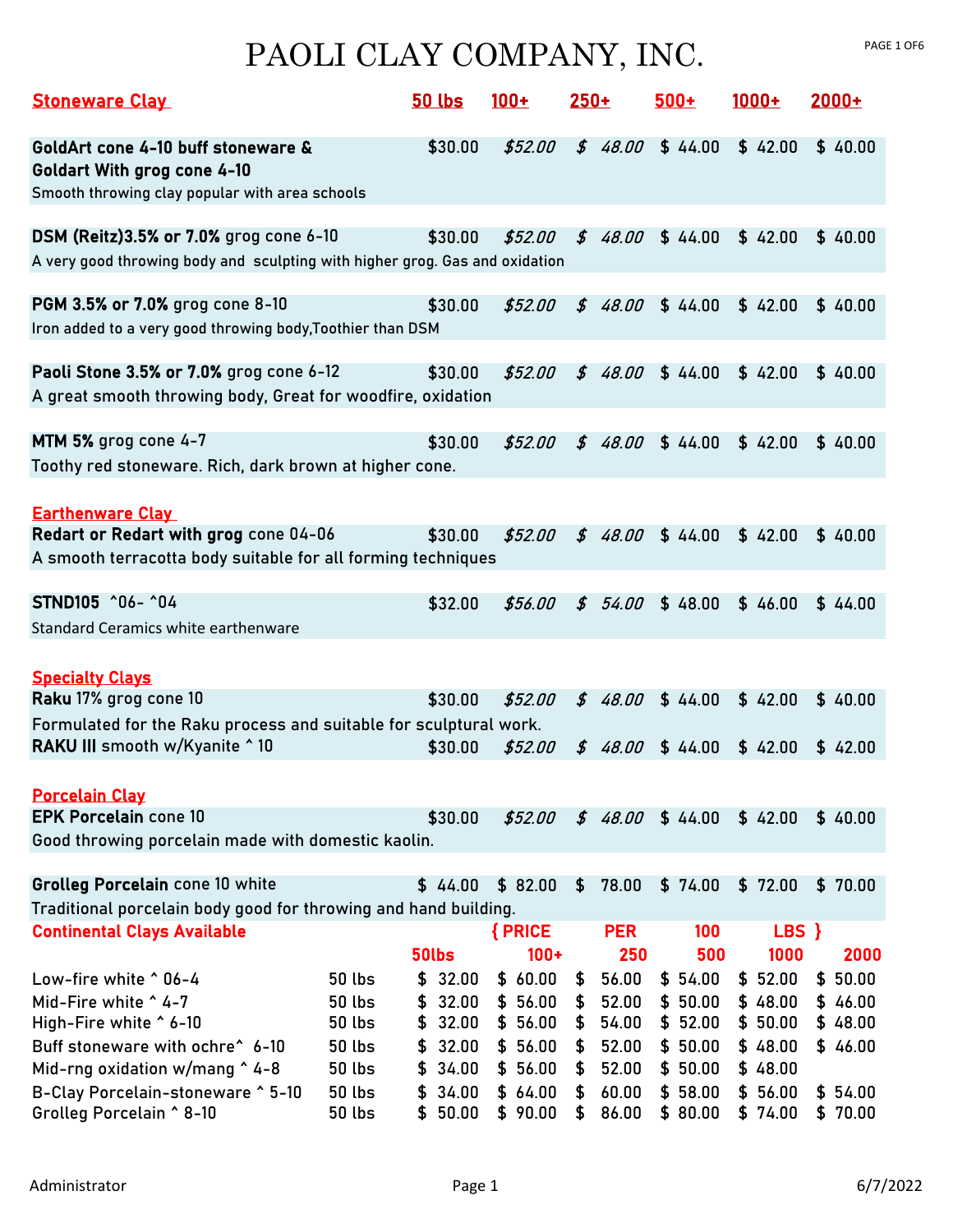|                                                                                                                                         | <b>Packaging</b>                              | 50-250          | $300+$             | $1000+$             | 4000        |
|-----------------------------------------------------------------------------------------------------------------------------------------|-----------------------------------------------|-----------------|--------------------|---------------------|-------------|
| <b>DRY CLAY</b>                                                                                                                         |                                               | price per 100 # |                    | price per 100#      |             |
| <b>Goldart Buff Firing Stoneware</b>                                                                                                    | 50 lbs. sack \$32.00                          |                 | \$30.00            | \$30.00             | \$30.00     |
| <b>Redart Red Firing Earthenware</b>                                                                                                    | 50 lbs. sack \$33.00                          |                 | \$32.00            | \$30.00             | \$30.00     |
| United 401 Stoneware (Yellow Banks)                                                                                                     | 50 lbs. sack \$34.00                          |                 | \$32.00            | \$30.00             | \$30.00     |
| Kentucky-Stone Stoneware                                                                                                                | 50 lbs. sack \$34.00                          |                 | \$30.00            | \$29.00             | \$28.00     |
| <b>Roseville Stoneware</b>                                                                                                              | 50 lbs. sack \$36.00                          |                 | \$32.00            | \$32.00             | \$32.00     |
| <b>Salt Lick Stoneware</b>                                                                                                              | 50 lbs. sack \$36.00                          |                 | \$32.00            | \$32.00             | \$32.00     |
| <b>BALL CLAYS</b>                                                                                                                       |                                               |                 |                    |                     |             |
| Kentucky Old Mine #4 Ball Clay                                                                                                          | 50 lbs. sack \$34.00                          |                 | \$30.00            | \$28.00             | \$26.00     |
| Tennessee #10 Ball Clay (light colored)                                                                                                 | 50 lbs. sack \$32.00                          |                 | \$30.00            | \$27.00             | \$25.00     |
| Sagger XX                                                                                                                               | 50 lbs. sack \$34.00                          |                 | \$32.00            | \$28.00             | \$28.00     |
| KT #1-4 (slip casting)                                                                                                                  | 50 lbs. sack \$34.00                          |                 | \$32.00            | \$28.00             | \$28.00     |
| <u>FIRE CLAYS</u>                                                                                                                       |                                               |                 |                    |                     |             |
| Hawthorn Bond FireClay, 50 mesh                                                                                                         | 50 lbs. sack \$34.00                          |                 | \$32.00            | \$30.00             | \$28.00     |
| Cedar Heights Bonding Clay, 50 mesh                                                                                                     | 50 lbs. sack \$33.00                          |                 | \$32.00            | \$30.00             | \$28.00     |
| <b>GROGS</b>                                                                                                                            |                                               |                 |                    |                     |             |
| Grog 35 Mesh (coarse)                                                                                                                   | 50 lbs. sack \$42.00                          |                 | \$38.00            | \$36.00             |             |
| Grog 60 Mesh (fine)                                                                                                                     | 50 lbs. sack \$42.00                          |                 | \$38.00            | \$36.00             |             |
| Silica Sand                                                                                                                             | 50 lbs. sack \$24.00                          |                 | \$22.00            | \$20.00             |             |
| Molochite 30-80mesh (porcelain grog)                                                                                                    | \$300.00 /55 lbs. sack                        |                 |                    |                     |             |
| Molochite 200 mesh (porcelain grog)                                                                                                     | \$325.00 /55 lbs. sack                        |                 |                    |                     |             |
| <u>FILLERS</u>                                                                                                                          |                                               |                 |                    |                     |             |
| Kyanite, 100 Mesh                                                                                                                       | 99 lbs. sack \$60.00                          |                 | \$60.00            |                     |             |
| Kyanite, 48 Mesh                                                                                                                        | 100 lbs. sack \$64.00                         |                 | \$60.00            |                     |             |
| Kyanite, 35 Mesh                                                                                                                        | 100 lbs. sack \$60.00                         |                 | \$60.00            |                     |             |
|                                                                                                                                         |                                               |                 |                    |                     |             |
| <b>KAOLINS</b>                                                                                                                          |                                               |                 |                    |                     |             |
| EPK (Edgar Plastic Kaolin)                                                                                                              | 50 lbs. sack \$44.00                          |                 | \$40.00            | \$38.00             | \$<br>36.00 |
| #6 Tile (Georgia Kaolin)                                                                                                                | 50 lbs. sack \$ 50.00                         |                 | \$46.00            | \$44.00             |             |
| English Grolleg Kaolin<br><b>Helmer Kaolin</b>                                                                                          | 55 lbs. sack \$ 94.00<br>50 lbs. sack \$70.00 |                 | \$94.00<br>\$65.00 | \$86.00<br>10# \$10 | 10# \$10    |
|                                                                                                                                         |                                               |                 |                    |                     |             |
| <b>PLASTERS</b>                                                                                                                         |                                               |                 |                    |                     |             |
| <b>Moulding Plaster, Sunflower</b><br>(waste molds, sculpting, back-up mold)                                                            | 50 lbs. sack \$50.00                          |                 | \$48.00            | \$45.00             | \$42.00     |
| Pottery Plaster K-60                                                                                                                    | 50 lbs. sack \$50.00                          |                 | \$48.00            | \$45.00             | \$42.00     |
| (press molds, slip casting, wedging surfaces)<br>Densite K-5 extremely hard low porosity for casting. sculpting. case molds 50 lbs.sack |                                               |                 |                    |                     | \$<br>54.00 |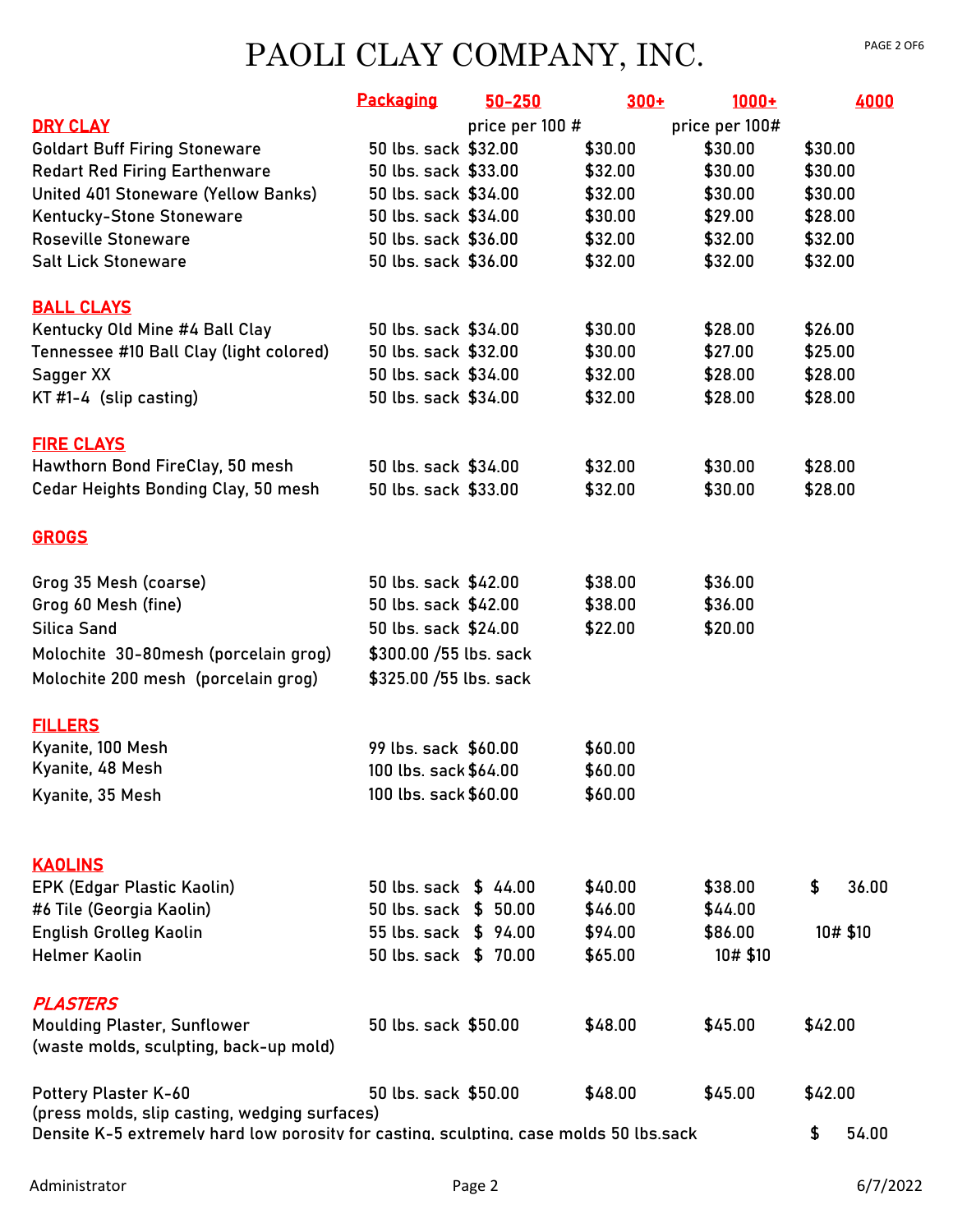#### **CHEMICALS**

| Alberta Slip                           | 44 lb. sacks | S  | 88.00  | 20 lb. carton |    | \$44.00 |
|----------------------------------------|--------------|----|--------|---------------|----|---------|
| Alumina Hydrate                        | 50 lb. sacks | \$ | 60.00  | 20 lb. carton | \$ | 30.00   |
| <b>Barium Carbonate</b>                | 55 lb. sacks | S  | 110.00 | 20 lb. carton | \$ | 50.00   |
| <b>Bentonite</b>                       | 50 lb. sacks | \$ | 28.00  | 20 lb. carton | \$ | 14.00   |
| Bone Ash, Crude                        | 50 lb. sacks | S  | 75.00  | 20 lb. carton | \$ | 38.00   |
| <b>Cornwall Stone</b>                  | 50 lb. sacks | \$ | 65.00  | 20 lb. carton | \$ | 30.00   |
| Dolomite                               | 50 lb. sacks | \$ | 40.00  | 20 lb. carton | S  | 20.00   |
| Feldspar, Custer (Potash)              | 50 lb. sacks | \$ | 19.00  | 20 lb. carton | \$ | 12.00   |
| Feldspar, Soda (Minspar 200)           | 50 lb. sacks | \$ | 22.00  | 20 lb. carton | S  | 13.00   |
| Silica, #90 (Clay bodies) 200 mesh     | 50 lb. sacks | \$ | 13.00  | 20 lb. carton | \$ | 8.50    |
| Silica, #63 (Glazing) 325 mesh         | 50 lb. sacks | \$ | 23.00  | 20 lb. carton | \$ | 12.00   |
| Gillespie Borate (Gerstley substitute) | 50 lb. sacks | \$ | 94.00  | 20 lb. carton | \$ | 44.00   |
| Iron Oxide, Spanish Red                | 55 lb. sacks | S  | 75.00  | 20 lb. carton | \$ | 40.00   |
| <b>Nepheline Syenite #270</b>          | 50 lb. sacks | \$ | 19.00  | 20 lb. carton | S  | 10.00   |
| Pyrophyllite                           | 50 lb. sacks | \$ | 26.00  | 20 lb. carton | S  | 12.00   |
| Soda Ash                               | 50 lb. sacks | \$ | 42.00  | 20 lb. carton | \$ | 20.00   |
| Spodumene                              | 50 lb. sacks | S  | 150.00 | 20 lb. carton | S. | 70.00   |
| Talc steatite glaze limited stock      | 50 lb. sacks | \$ | 65.00  | 20 lb. carton | \$ | 30.00   |
| Talc Montana slipcasting, glaze        | 50 lb. sacks | \$ | 18.00  | 20 lb. carton | \$ | 10.00   |
| <b>Volcanic Ash</b>                    | 50 lb. sacks | \$ | 42.00  | 20 lb. carton | S  | 20.00   |
| <b>Whiting, Calcium Carbonate</b>      | 50 lb. sacks | \$ | 16.00  | 20 lb. carton | \$ | 8.00    |
| <b>Wollastonite (Vansil W-20)</b>      | 50 lb. sacks | \$ | 36.00  | 20 lb. carton | \$ | 18.00   |

#### 10# STANDARD PACKAGING 1-4 LBS 5-9 LBS 10+ LBS

| Zinc Oxide                      | 50 lb. sacks \$ 225.00 \$ 6.00 \$ |  |            |   |       |     | $5.50 \quad $5.00$ |
|---------------------------------|-----------------------------------|--|------------|---|-------|-----|--------------------|
| Zircopax                        | 50 lb. sacks \$ 225.00 \$ 6.00 \$ |  |            |   |       |     | $5.50 \quad $5.00$ |
| 3110 Ferro Frit                 | 50 lb. sacks \$ 100.00 \$ 4.00 \$ |  |            |   |       |     | $3.25$ \$ 3.00     |
| 3124 Ferro Frit                 | 50 lb. sacks \$ 85.00 \$ 3.50 \$  |  |            |   |       |     | $2.75$ \$ 2.50     |
| 3134 Ferro Frit                 | 50 lb. sacks \$ 90.00 \$ 3.50 \$  |  |            |   |       |     | $2.75$ \$ 2.50     |
| 3195 Ferro Frit                 | 50 lb. sacks \$ 125.00 \$ 4.00 \$ |  |            |   |       |     | $3.50$ \$ $3.20$   |
| 3269 (replaces 3819) Ferro Frit | 50 lb. sacks \$ 100.00            |  | $$3.50$ \$ |   |       |     | $3.20 \quad $2.90$ |
| Macaloid (bentonite)            | 50 lb. sacks                      |  | \$ 12.00   | க | 10.00 | \$. | 9.00               |
|                                 |                                   |  |            |   |       |     |                    |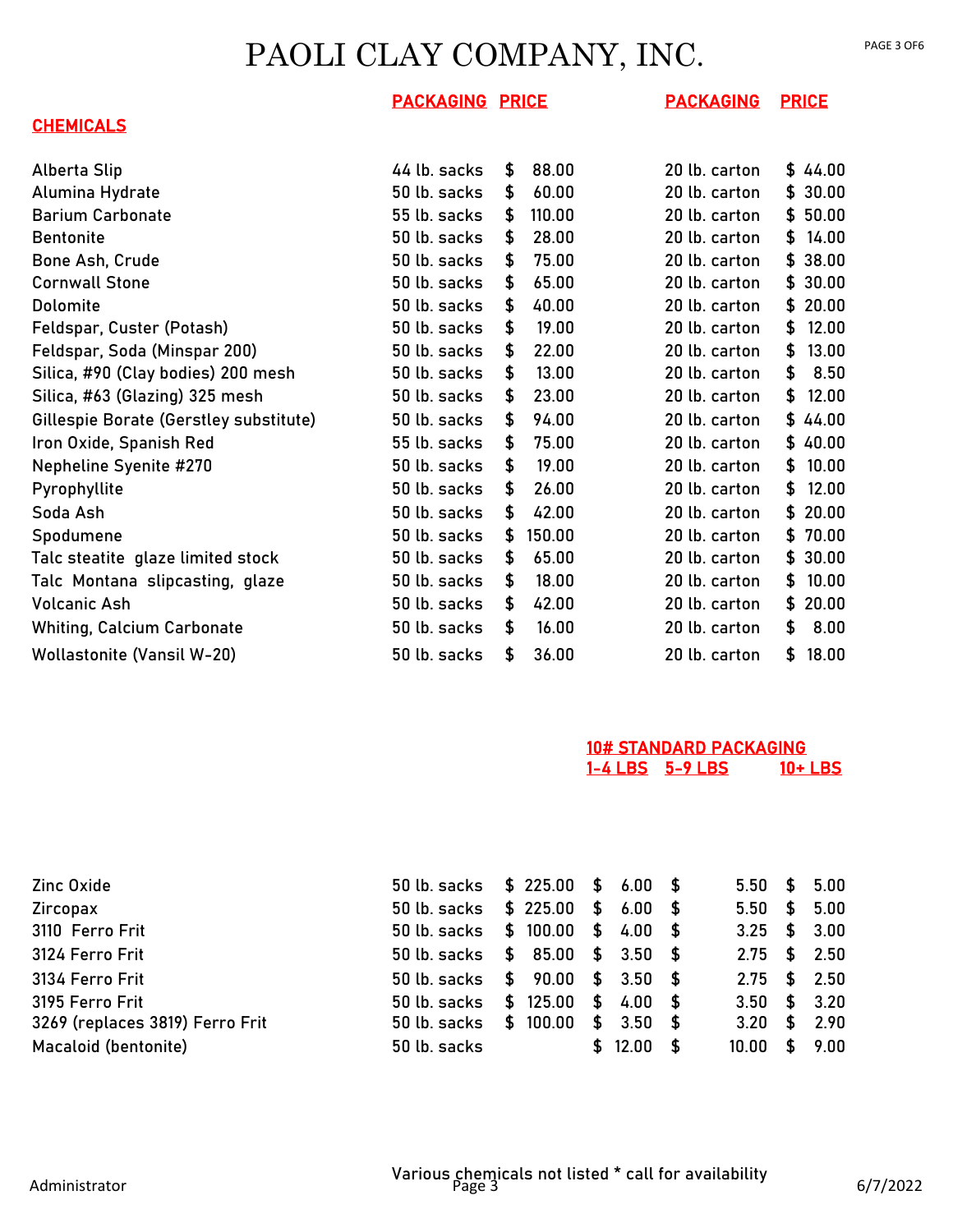| <b>PRICE / POUND</b>                                                                       |             | $1-4$ LBS           |                | 5-9 LBS |                | 10+ LBS            |                  | <b>50lbs SACK</b>          |
|--------------------------------------------------------------------------------------------|-------------|---------------------|----------------|---------|----------------|--------------------|------------------|----------------------------|
| Borax (granular)                                                                           | \$          | 2.50                | \$             | 2.00    | \$             |                    | 1.50 50lbs \$60  |                            |
| Chromium Oxide                                                                             | \$          | 12.00               | \$             | 11.00   | \$             | 10.00              |                  |                            |
| <b>Cobalt Carbonate</b>                                                                    | \$          | 45.00               | \$             | 42.00   |                | \$42.00            |                  |                            |
| <b>Cobalt Oxide</b>                                                                        | \$          | 45.00               | \$             | 45.00   |                | \$45.00            |                  |                            |
| <b>Copper Carbonate</b>                                                                    | \$          | 12.00               | \$             | 11.00   | \$             | 10.50              |                  |                            |
| <b>Copper Oxide-Black</b>                                                                  | \$          | 22.00               | \$             | 20.00   | \$             | 20.00              |                  |                            |
| Copper Oxide-Red                                                                           | \$          | 13.00               | \$             | 13.00   | \$             | 12.00              |                  |                            |
| Iron Oxide-Black                                                                           | \$          | 3.00                | \$             | 2.50    | \$             | 2.00               |                  |                            |
| Iron Oxide - Yellow                                                                        | \$          | 5.00                | \$             | 4.50    | \$             |                    |                  | 4.00 50# \$3.50/LB         |
| <b>CMC Gum</b>                                                                             | \$          | 16.00               | \$             | 14.00   | \$             | 14.00              |                  |                            |
| <b>Lithium Carbonate</b>                                                                   | \$          | 40.00               | \$             | 36.00   | \$             | 36.00              |                  |                            |
| <b>Magnesium Carbonate</b>                                                                 | \$          | 7.00                | \$             | 6.50    | \$             | 6.00               |                  |                            |
| Manganese Dioxide, 200 Mesh                                                                | \$          | 3.00                | \$             | 2.50    | \$             |                    | 2.00 50lbs \$75  |                            |
| Nylon Fiber (Dupont)                                                                       | \$          | 13.50               | \$             | 12.00   | \$             | 11.50              |                  |                            |
| Petalite                                                                                   | \$          | 3.00                | \$             | 2.50    | \$             |                    | 2.25 55lbs \$120 |                            |
| Rutile                                                                                     | \$          | 5.25                | \$             | 5.00    | \$             |                    |                  | 4.50 $50# + @ $4.00$ pound |
| <b>Light Rutile</b>                                                                        | \$          | 6.00                | \$             | 5.50    | \$             | 4.75               |                  |                            |
| <b>Strontium Carbonate</b>                                                                 | \$          | 6.50                | \$             | 5.75    | \$             |                    |                  | 5.25 $25# + $5.00/$ pound  |
| <b>Superpax</b>                                                                            | \$          | 5.00                | \$             | 4.50    | \$             | 4.00               |                  |                            |
| Silicon Carbide powder                                                                     | \$          | 8.00                | \$             | 6.50    | $\blacksquare$ |                    |                  |                            |
| <b>Tin Oxide</b>                                                                           | \$          | 36.00               | \$             | 34.00   |                | \$34.00            |                  |                            |
| <b>Titanium Dioxide</b>                                                                    | \$          | 5.00                | \$             | 4.75    | \$             |                    |                  | 4.50 $20# + @$ \$4/pound   |
| <b>Yellow Ochre</b>                                                                        | \$          | 4.00                | \$             | 3.50    | \$             |                    |                  | 2.50 50# sack \$125        |
| Nickel Oxide Blackq                                                                        | \$          | 32.00               | $\blacksquare$ |         |                |                    |                  |                            |
| Nickel Oxide Green                                                                         | \$          | 35.00               | -              |         |                |                    |                  |                            |
| Molochite 30-80mesh (porcelain grog)                                                       |             |                     | \$             | 35.00   |                |                    |                  |                            |
| Molochite 200 mesh (porcelain grog)                                                        |             |                     | \$             | 38.00   |                |                    |                  |                            |
| Glomax (Calcined Kaolin)                                                                   | \$          | 3.00                | \$             |         |                | $2.50 \quad $2.00$ |                  | \$85/50# BAG               |
|                                                                                            |             |                     |                |         |                |                    |                  |                            |
| Wax Resist (liquid)                                                                        |             | <b>PINT \$10.00</b> |                |         |                |                    |                  | Gallon \$50.00             |
| Darvan #7                                                                                  |             | <b>PINT \$10.00</b> |                |         |                |                    |                  | Gallon \$50.00             |
| <b>Sodium Silicate</b>                                                                     |             | <b>PINT \$8.00</b>  |                |         |                |                    |                  | Gallon \$42.00             |
| Suspendaid                                                                                 | <b>PINT</b> |                     |                |         |                |                    |                  |                            |
| <b>Gum Solution</b>                                                                        | <b>PINT</b> |                     |                |         |                |                    |                  |                            |
| Marx Magic Mender                                                                          |             | 4 oz jar.           |                |         |                |                    | \$               | 13.00                      |
| <b>KILN WASH 4LBS</b>                                                                      |             |                     |                |         |                |                    | \$               | 22.00                      |
| (prolongs kiln shelf life and makes glaze drippings easy to remove)                        |             |                     |                |         |                |                    |                  |                            |
| <b>KILN CEMENT 5LBS</b><br>(Uracks and chips in kiln refractory can be permanently sealed) |             |                     |                |         |                |                    | \$               | 28.00                      |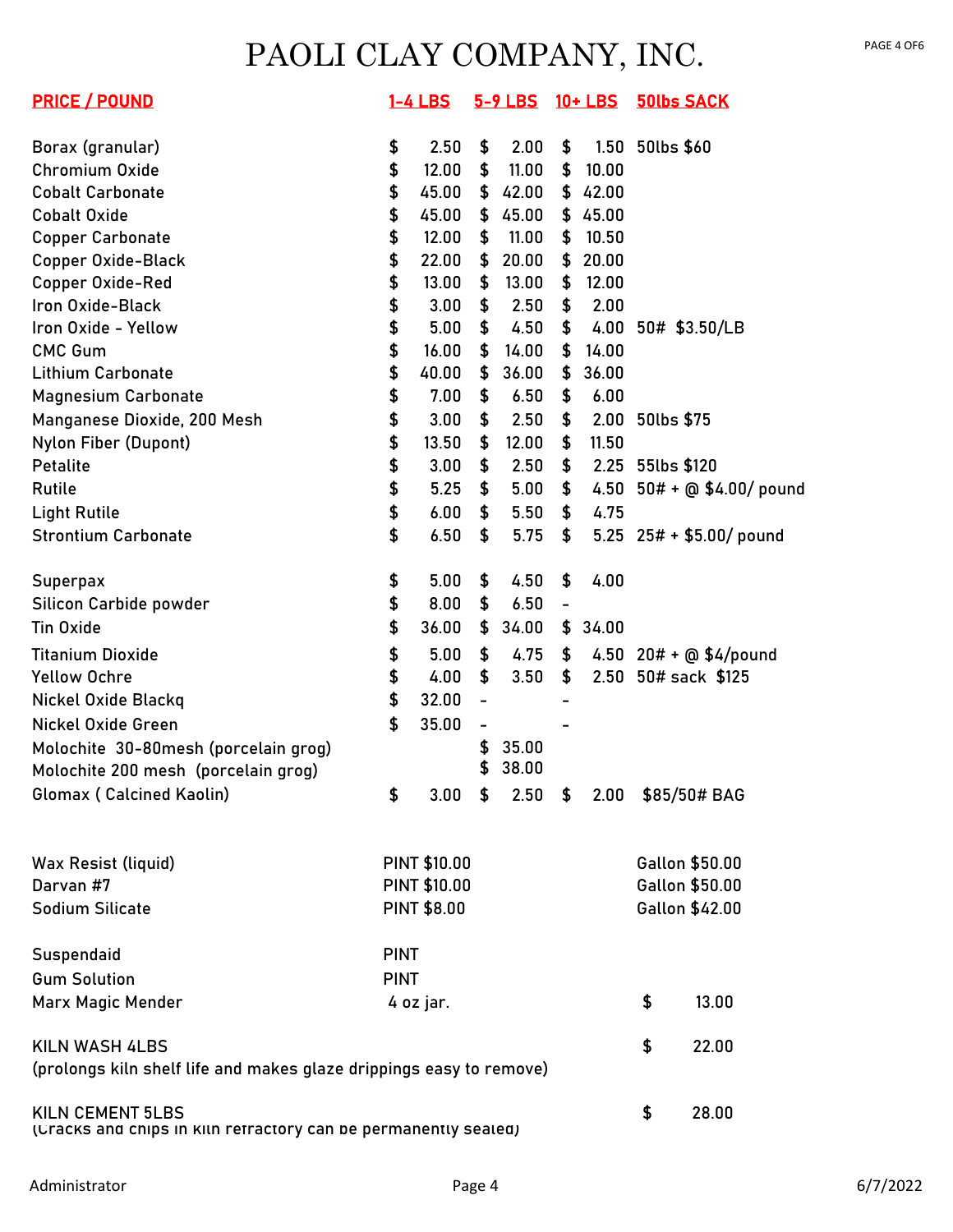| <b>REFRACTORIES</b>                                     | 50+ bricks | under 50 bricks                               |
|---------------------------------------------------------|------------|-----------------------------------------------|
| 2300°F Insulation Brick (9" x 4 1/2" x 2 1/2")          | \$6.00     | \$6.50                                        |
| 2600°F Insulation Brick (9" x 4 1/2" x 2 1/2")          | \$7.00     | \$7.50                                        |
| Hard Brick (9" x 4 1/2" x 2 1/2"), 2700 degree          | \$5.50     | \$6.00                                        |
| Soap Brick 2.5" x 2.25" x 9"                            | \$6.00     | \$6.00                                        |
| Inswool Blanket 8 lb. (rolls are 1" thick and 4' wide)  |            | $$4.00$ per sq foot $$350$ full roll (25'x4') |
| Rubbing brick 6" x 3"                                   | \$30.00    |                                               |
| ORTON LARGE CONES (50 PER BOX)                          | \$15.00    |                                               |
| ORTON SMALL CONES (50 PER BOX)                          | \$11.00    |                                               |
| ORTON SMALL BARS (50 PER BOX)                           | \$12.00    |                                               |
| DUAL INPUT DIGITAL PYROMETER (TYPE K) WITH THERMOCOUPLE | \$130.00   |                                               |
| THERMOCOUPLE REPLACEMENT (FOR 3" THICK BRICK)           |            |                                               |
| THERMOCOUPLE 12" WITH BLOCK                             |            |                                               |
| THERMOCOUPLE SLEEVE PROTECTOR                           |            |                                               |
| THERMOCOUPLE WIRE                                       |            |                                               |
| <b>BLOCK ONLY FOR THERMOCOUPLE</b>                      |            |                                               |
| <b>HIGH TEMPERATURE WIRE</b>                            |            |                                               |
| PEEP HOLE PLUGS                                         | \$6.00     |                                               |
| <b>HYDROMETER LARGE</b>                                 | \$35       |                                               |
| <b>HYDROMETER SMALL</b>                                 | \$25       |                                               |
| <b>EXCEL KILN ELEMENTS VARIES</b>                       | \$99.00    |                                               |
| <b>ELEMENT PINS</b>                                     |            |                                               |
| <b>CONE SITTER</b>                                      |            |                                               |
| <b>TUBE ASSEMBLY</b>                                    |            |                                               |
|                                                         |            |                                               |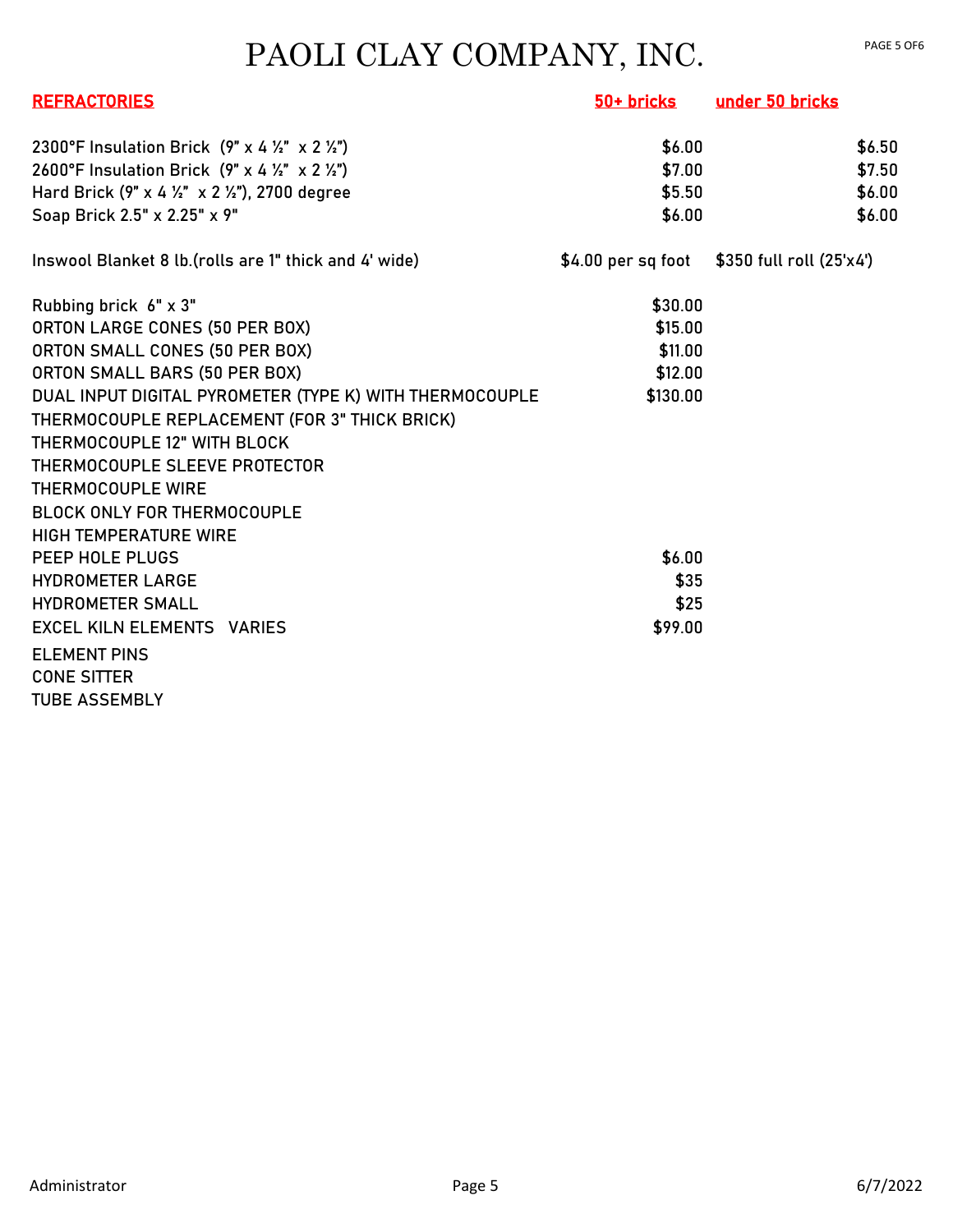#### CORELITE KILN SHELVES CONE 10, ENERGY EFFICIENT AND LIGHTWEIGHT.

#### not recommended for woodfire not raku firings

| KSCL26HMH        | <b>26" ROUND HALF SHELVES</b>  | 26" x 5/8 THICK          | \$56.00 |
|------------------|--------------------------------|--------------------------|---------|
| KSCL21HRF        | 21" ROUND FULL SHELVES         | 21" x 5/8 THICK          | \$62.00 |
| KSCL21HRH        | 21" HALF ROUND SHELVES         | 21" x 5/8 THICK          | \$42.00 |
| KSCL20HRF        | <b>20" FULL ROUND SHELVES</b>  | 20" x 5/8 THICK          | \$62.00 |
| KSCL20HRH        | <b>20" HALF ROUND SHELVES</b>  | 20" x 5/8 THICK          | \$42.00 |
| <b>KSCL15HRF</b> | <b>15" FULL ROUND SHELVES</b>  | 15" x 5/8 THICK          | \$42.00 |
| KSCL1516HMH      | 8 SIDE FULL SHELVES (octagon)  | 15" x 16" x 5/8 THICK    | \$42.00 |
|                  | 13" FULL ROUND SHELVES (SOLID) | cone 6 : 13" x 5/8 THICK | \$30.00 |
| KSCL1224F        | <b>RECTANGLE SHELVES</b>       | 24" x 12" x 1" THICK     | \$46.00 |
| <b>KSCL1122M</b> | <b>RECTANGLE SHELVES</b>       | 22" x 11" x1" THICK      | \$42.00 |
|                  | <b>SPECIAL ORDER</b>           | 18" x 18" x 1" THICK     | \$60.00 |
|                  | <b>SPECIAL ORDER</b>           | 16" x 16" x 1" THICK     | \$50.00 |
|                  | <b>SOLID HALF ROUND</b>        | 19" X 5/8 THICK          | \$36.00 |
|                  | HIGH ALUMINA (limited supply)  | 16" x 14" x 3/4" THICK   | \$46.00 |
|                  |                                |                          |         |



 $^{\circ}$ 10 1 1/2 square

KILN POST 1.5" KILN POST 1.5" KILN POST 1.5" KILN POST 1.5" KILN POST 1.5" **KILN POST 1.5"** KILN POST 1.5" KILN POST 1.5" KILN POST 1.5" KILN POST 1.5" KILN POST 1.5" KILN POST 1.5" KILN POST  $1.5"$ 

| <b>SIZE HEIGHT</b> | $0 - 11$ | $12+$  |
|--------------------|----------|--------|
| 1/2"               | \$2.35   | \$2.12 |
| 1"                 | \$2.50   | \$2.25 |
| 2"                 | \$2.80   | \$2.52 |
| 3"                 | \$3.15   | \$2.84 |
| 4"                 | \$3.35   | \$3.02 |
| 5"                 | \$3.70   | \$3.33 |
| 6"                 | \$4.90   | \$4.41 |
| 7"                 | \$4.60   | \$4.14 |
| 8"                 | \$4.95   | \$4.46 |
| 9"                 | \$5.40   | \$4.86 |
| 10"                | \$5.80   | \$5.22 |
| 11"                | \$6.00   | \$5.40 |
| 12"                | \$6.60   | \$5.94 |

**POR** 

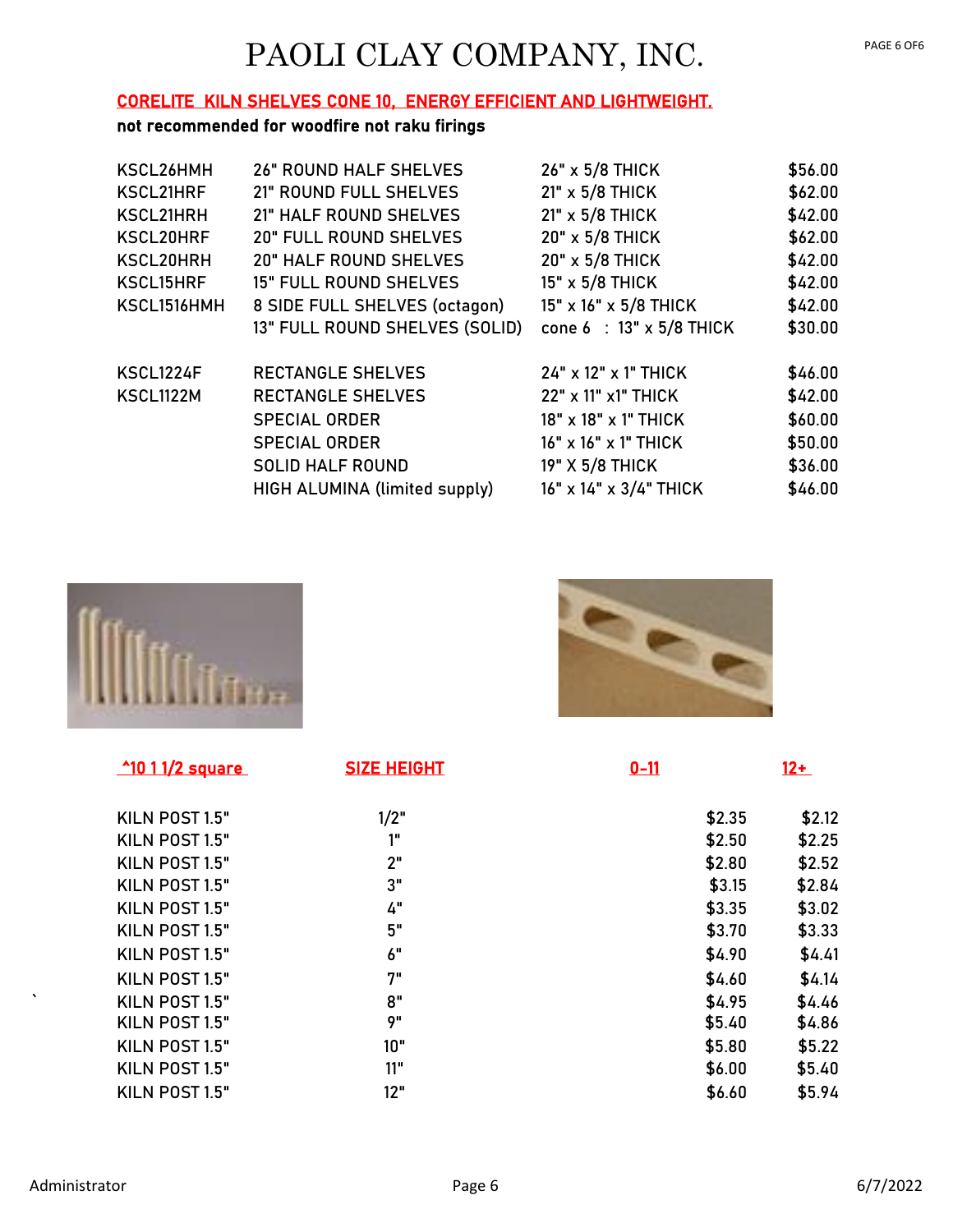The rib was one of the first tools that Michael Sherrill started making for himself and then shared with others. A rib is one of the most basic and frequently used tools in clay. Because it acts as an extension of the potter's own hand, it should function well and be a joy to use.

Sherrill Mudtool ribs are made from a flexible material that is considered the "stainless steel" of plastics. Unlike rubber, this material will not develop burrs or cracks. In fact, these ribs will burnish themselves as you use them, so, the more you use them the nicer they become.

Available in six shapes, these ribs cover a lot of what hand builders and throwers need from a rib. Each rib shape is available in four degrees of hardness; from very soft to very firm. You choose the shape and hardness that suits your clay and your working style.

**Flexible Ribs** 

Shape



VERY SOFT

Great for compressing slabs, burnishing rims, chamois, and handbuilding.



SOFT FLEX

Perfect for smoothing, burnishing, porcelain, throwing, and handbuilding.



MEDIUM FLEX

Great for compressing bottoms, burnishing, trim marks, throwing, and handbuilding.



FIRM FLEX Still

Flexible but Stiffer. Great for high burnish and throwing large work.

## Small Platter Rib

Long and lean, the **Small Platter Rib** is designed to give good compression when you are making plates and platters enabling you to properly compress the clay and avoid those cracks that sometimes develop. They are made with a stiff polymer but still offer some flexibility. The Small Platter Rib is particularly good for making shallow pasta-style bowls.

All of our polymer ribs are made of a unique flexible material, which is resistant to cracking and the formation of burrs. We've found that with general use this rib material becomes burnished over time. Each polymer rib shape is available in a variety of hardnesses.



**Dimensions** 

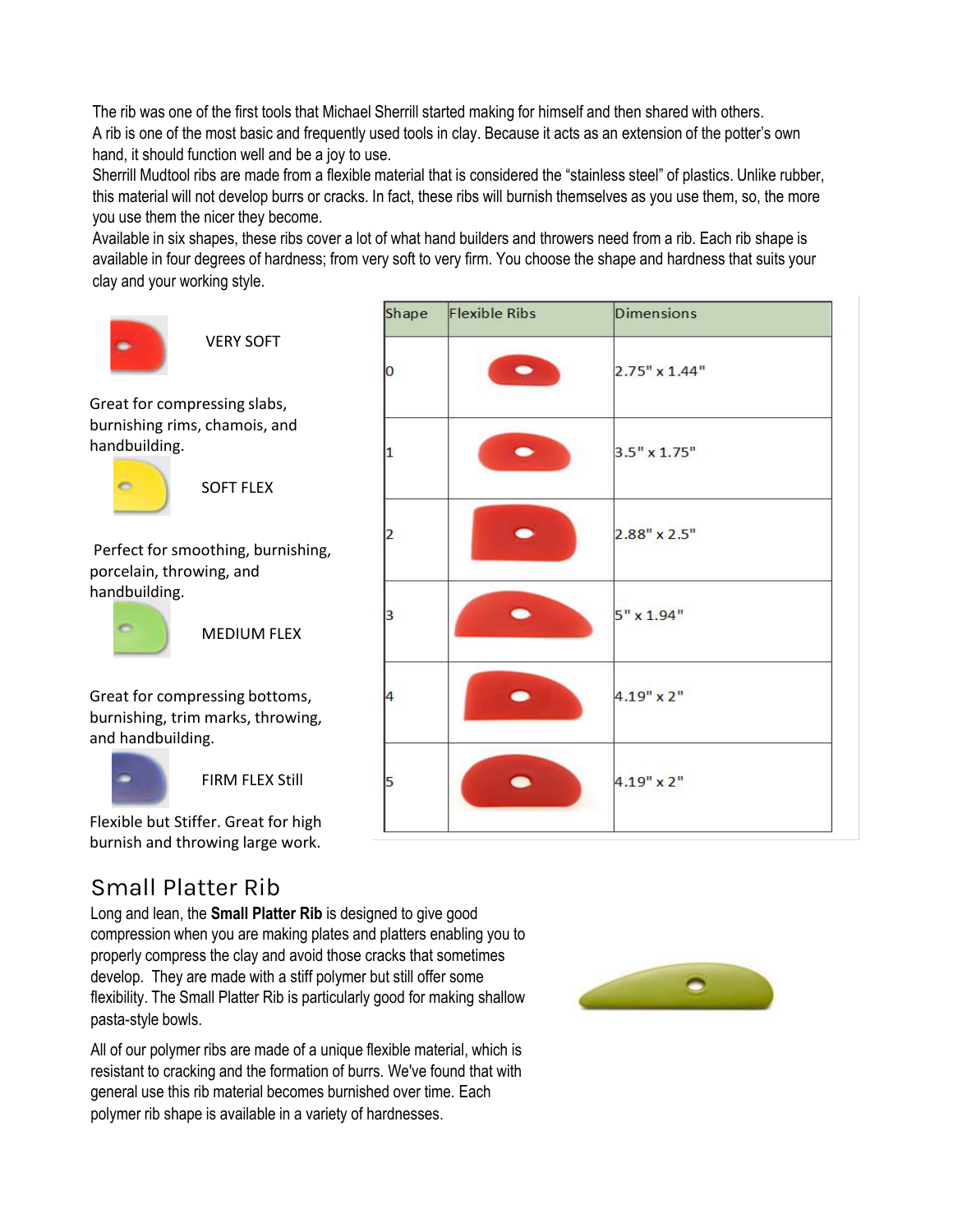## Large Platter Rib

Long and lean, the **Large Platter Rib** is designed to give good compression when you are making plates and platters enabling you to properly compress the clay and avoid those cracks that sometimes develop. They are made with a stiff polymer, but still offer some flexibility.



All of our polymer ribs are made of a unique material, which is resistant to cracking and the formation of burrs. We've found that with general use this rib material becomes burnished over time. Each polymer rib shape is available in a variety of hardnesses.



## Large Bowl Polymer Rib

Large Bowl Rib is the big brother of the **Small Bowl Rib.** It is designed to give as many radius sweeps on the clay as possible. With a smaller curve in the front and bigger curve in the back, this is a workhorse of a rib. Especially if you are throwing big pots!

All of our polymer ribs are made of unique flexible materials that are resistant to cracking and the formation of burrs. We've found that with general use these ribs become burnished over time. Each polymer rib shape is available in variations of flexibility.

Yellow - Soft



Whether you are throwing clay on the wheel, hand building or sculpting, the pottery rib is a classic and essential tool. It acts as an extension of the potters hand to create shapes and surfaces that fingers alone can not achieve.

We believe our tools should not only function well, but should be pleasant to look at and a joy to use. Whatever you want to make, we've got you covered.

## Do·All Trim Tool

Japanese inspired & reimagined, as the name implies, we think this trim tool does it all. No more switching between dozens of trimming tools! Since his first visit to Japan in the 80's Michael fell in love with the simplicity of the Japanese style kanna trim tool. Subsequently, he spent years after altering and remaking his own trimming tools to better suit suit his various needs. These efforts have all combined into the elegant versatile pottery tool you see here. The sharpened more familiar kana spade shape provides an excellent precise cutting edge, especial for working the details around the foot of tea bowls, bowls and plates. The curl, provides a combination of all Michael's favorite loop tool shapes: both a broad surface for smoothing and a tight shape for detail trimming. We hope you enjoy discovering all the possibilities this tool provides.

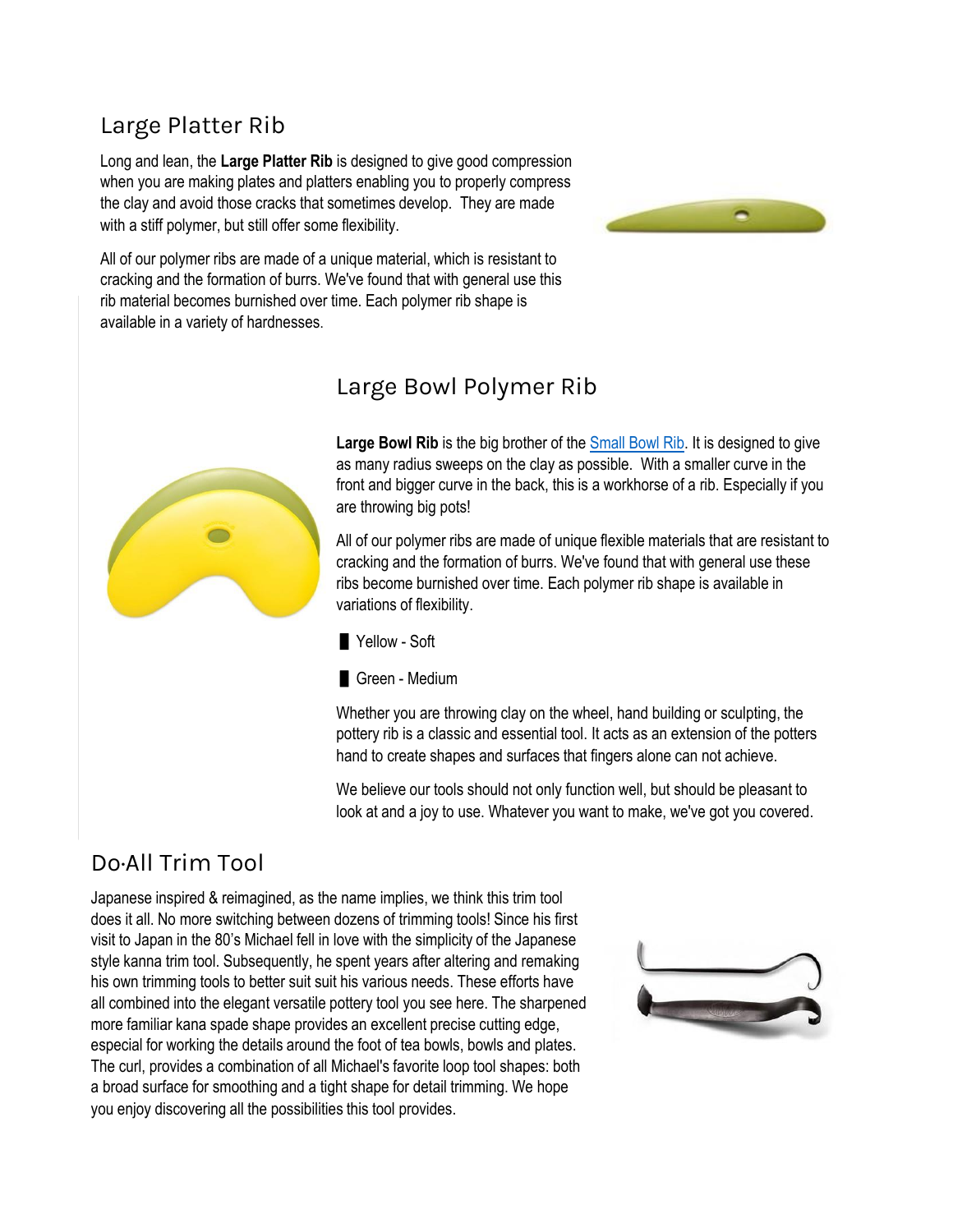## Dragtool



Japanese inspired & reimagined, as the name implies, we think this trim tool does it all. No more switching between dozens of trimming tools! Since his first visit to Japan in the 80's Michael fell in love with the simplicity of the Japanese style kanna trim tool. Subsequently, he spent years after altering and remaking his own trimming tools to better suit suit his various needs. These efforts have all combined into the elegant versatile pottery tool you see here. The sharpened more familiar kana spade shape provides an excellent precise cutting edge, especial for working the details around the foot of tea bowls, bowls and plates. The curl, provides a combination of all Michael's favorite loop tool shapes: both a broad surface for smoothing and a tight shape for detail trimming. We hope you enjoy discovering all the possibilities this tool provides.







Can't decide which Mudsponge to buy? Why choose at all! There is a reason we have all three!

White = fine, finishing

Orange = medium, super absorbant

Blue = course, general use workhorse sponge

The White Finishing is made with a tight-cell material and is less absorbent than the Blue Workhorse. It is excellent for finishing work, final detail and clean-up of surfaces and won't pull out grog or other materials in the clay body. Think of it like a chamois sponge.

The Orange Absorbent is the perfect throwing sponge. More absorbent than the White Finishing and the Blue Workhorse, it is the sponge Michael uses for throwing.

The Blue Workhorse is a great all-purpose sponge made of an open cell material that is very absorbent. We've shaped it like a potters rib to fit comfortably in the palm of your hand. Dyed with a natural pigment, the color will fade with use.

Natural sponges have been used by potters for years. However, the quality of natural sponges can be unpredictable and we try to be environmental conscious about what materials we use and the long term effects. Our sponges are made of a biodegradable and environmentally friendly material that is incredibly durable. Your Mudsponge comes to you compressed for economy of space and for the fun of watching them expand when introduced to water.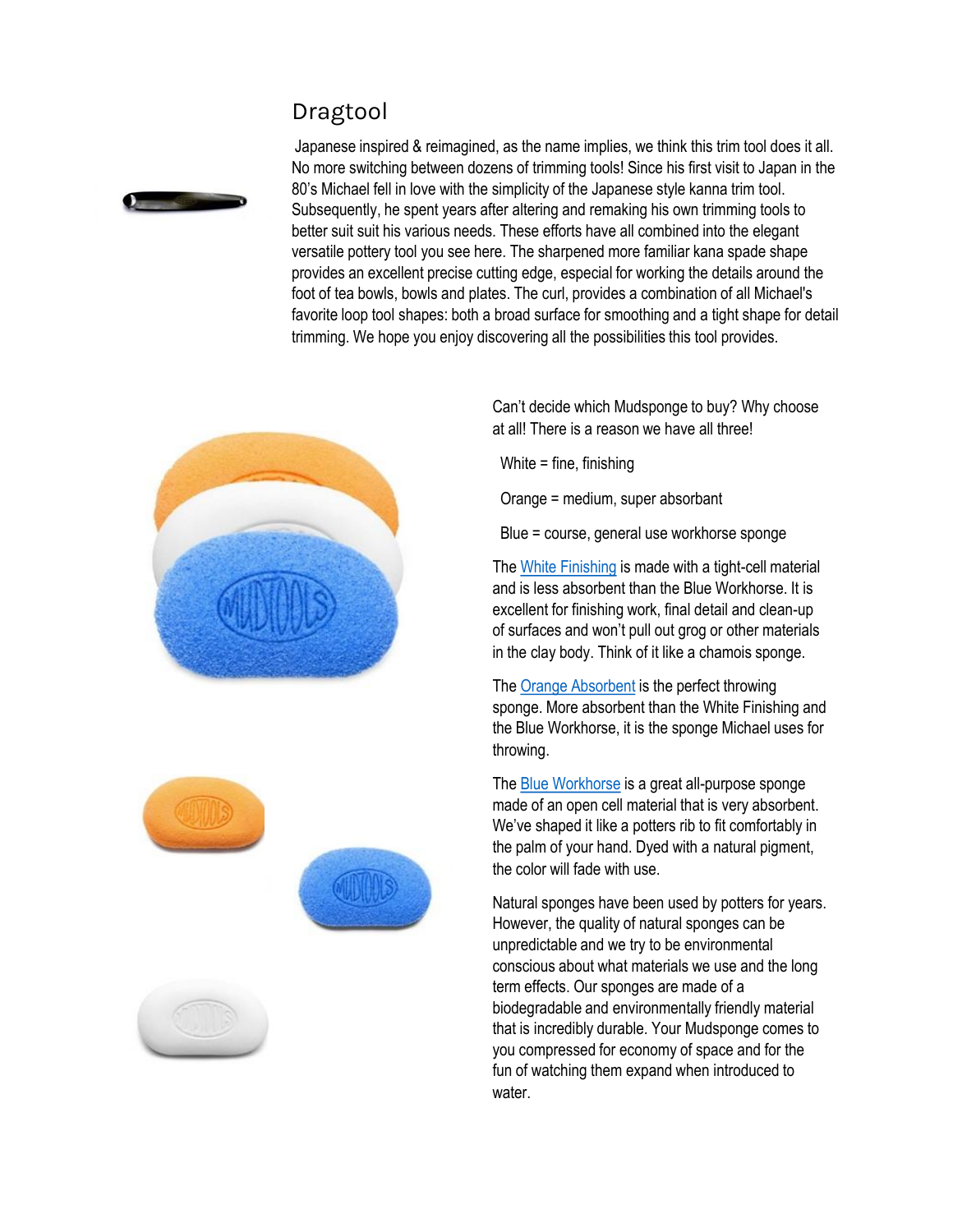



#### **Flat Shredder**

**Small Shredder**

#### **Small Shredder Replacement Blades**

The **Small Shredder** is an indispensable tool for shaping and carving leather hard clay. For years you could find a tool like this at the hardware store. This type of rasp was originally designed to be used on wood, but clay people, sculptors and auto-body repairmen discovered how well the blade worked on other materials (like clay and auto body filler). The problem was the handle design. The handle would trap clay and get clogged up. Michael designed a new open blade shape as well as a comfortable ergonomic grip. It functions well, doesn't trap the waste clay in the tool and doesn't frustrate the user. An added benefit is the tool mark, it leaves a handsome textured surface in the clay.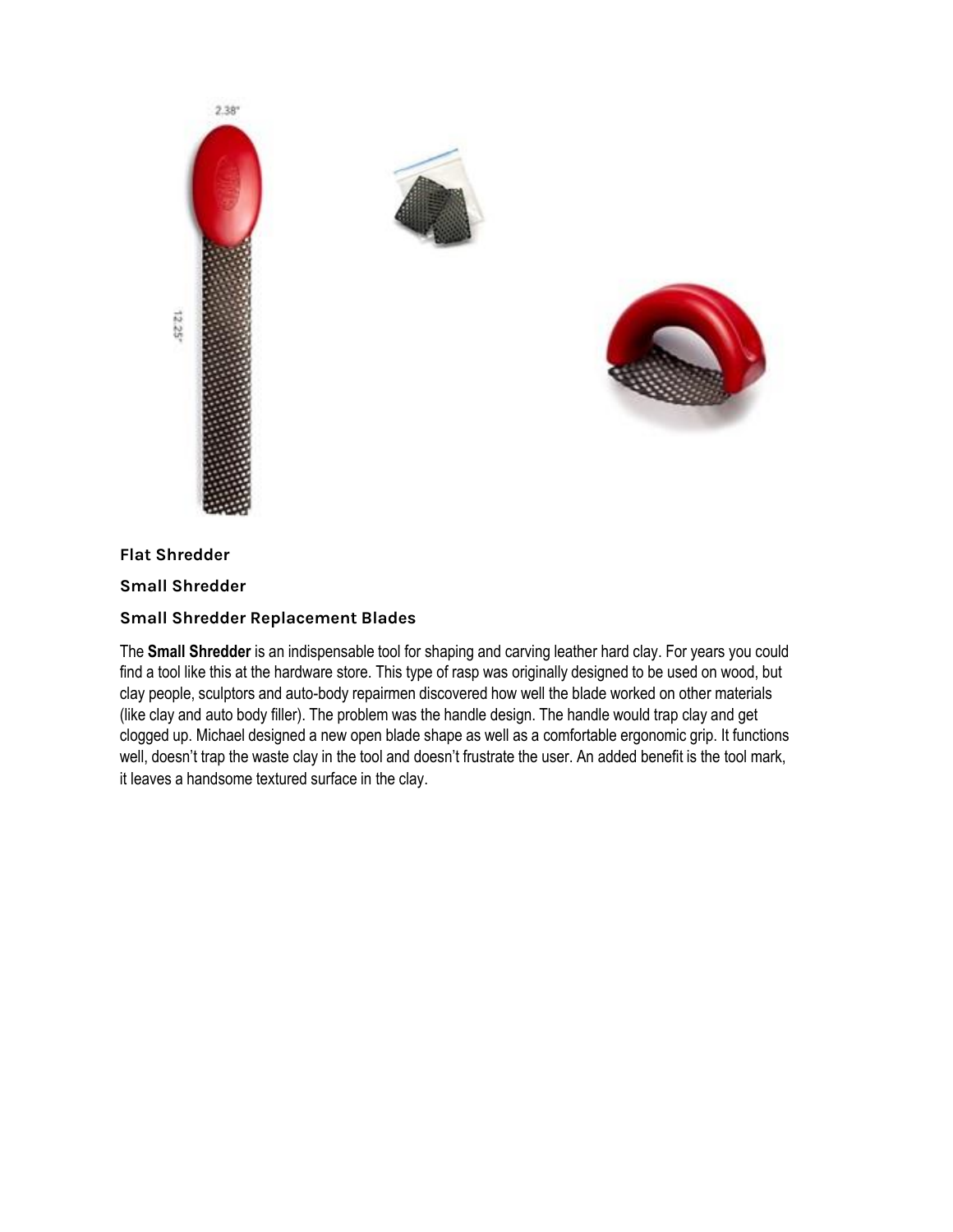## *Diamond Sanding Products*

The 3.5 inch x 2.25 inch 3M Hand Pad electroplated dot pattern diamond material is woven into the structure of the pad preventing diamond dots from coming loose from the handpad for longer life and grinding surface. The ergonomic foam backing makes grinding comfortable and easy to grip. Great for larger sanding and polishing challenges.

The Perfect Tool for cleaning up and smoothing out the bottom of your ceramic ware. Best results are if you use water to lubricate the sanded surface as wet sanding cuts down on dust created. Always wear a respirator or N95 dust mask when sanding ceramics. We recommend wet sanding starting with the 60 Grit, and working your way to the higher grit numbers. At 1800 grit your pieces will feel smooth as glass!

Works amazing on a Giffin Grip! Polish your functional mugs, blows, and plates smooth so it doesn't scratch your wood or glass tables! Smooth out a glaze bubble, glaze drip, or rough lip on a thrown mug or bowl.





60 Grit (green) 120 Grit (black) 200 Grit (red) 400 Grit (yellow) 800 Grit (white) 1800 Grit (blue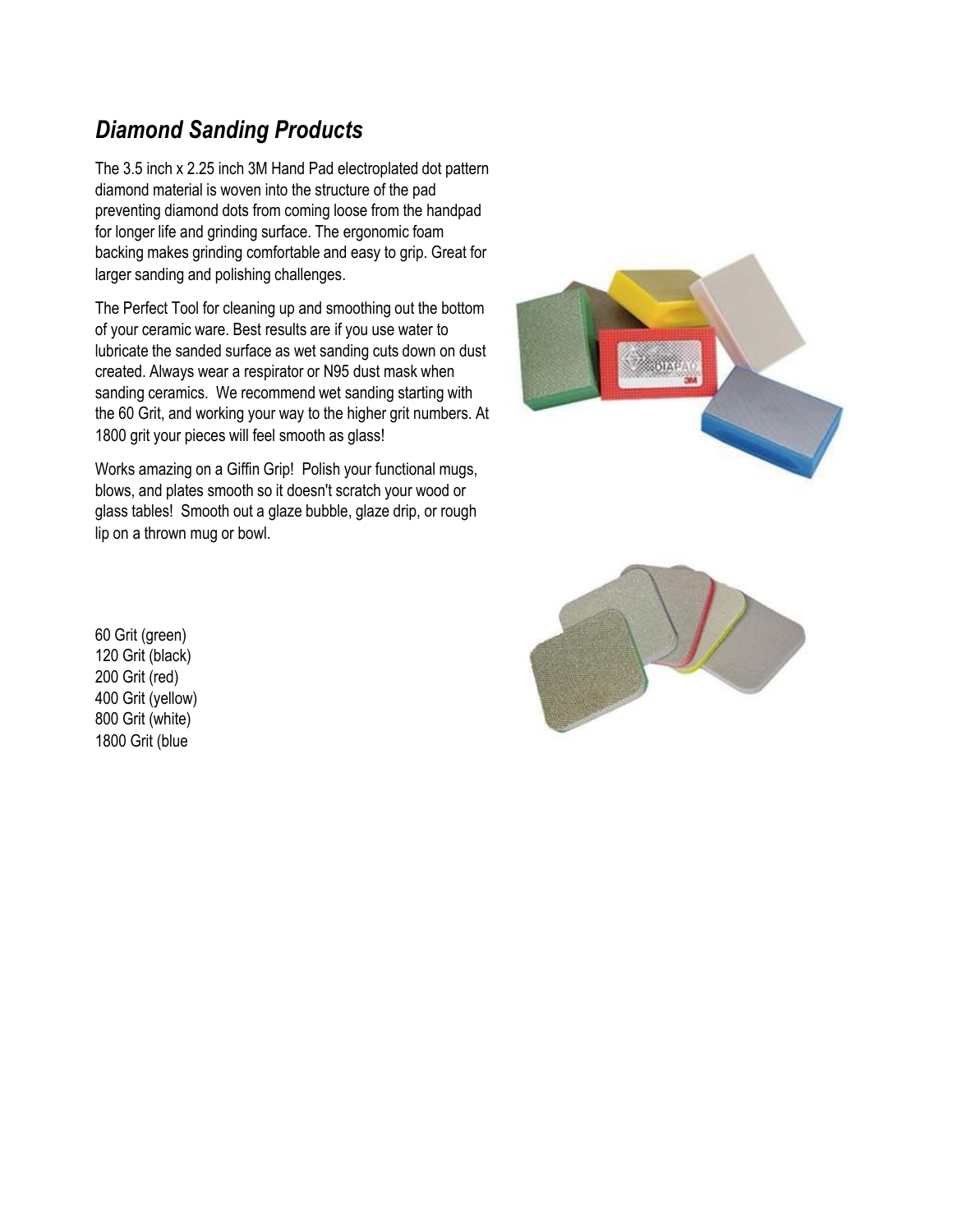# 7" Ergo Thin Cut Off Wire **14**" Ergo Baby Wiggle Wire 22" Ergo Max Cut Off Wire 13" Ergo Max Cut Off Wire 3 1/2" Ergo Thin Cut Off Wire 15"X2" Rectangular Paddle







Handy Facet Tool – Wiggle Wire

Handy Facet Tool – Wiggle Wire



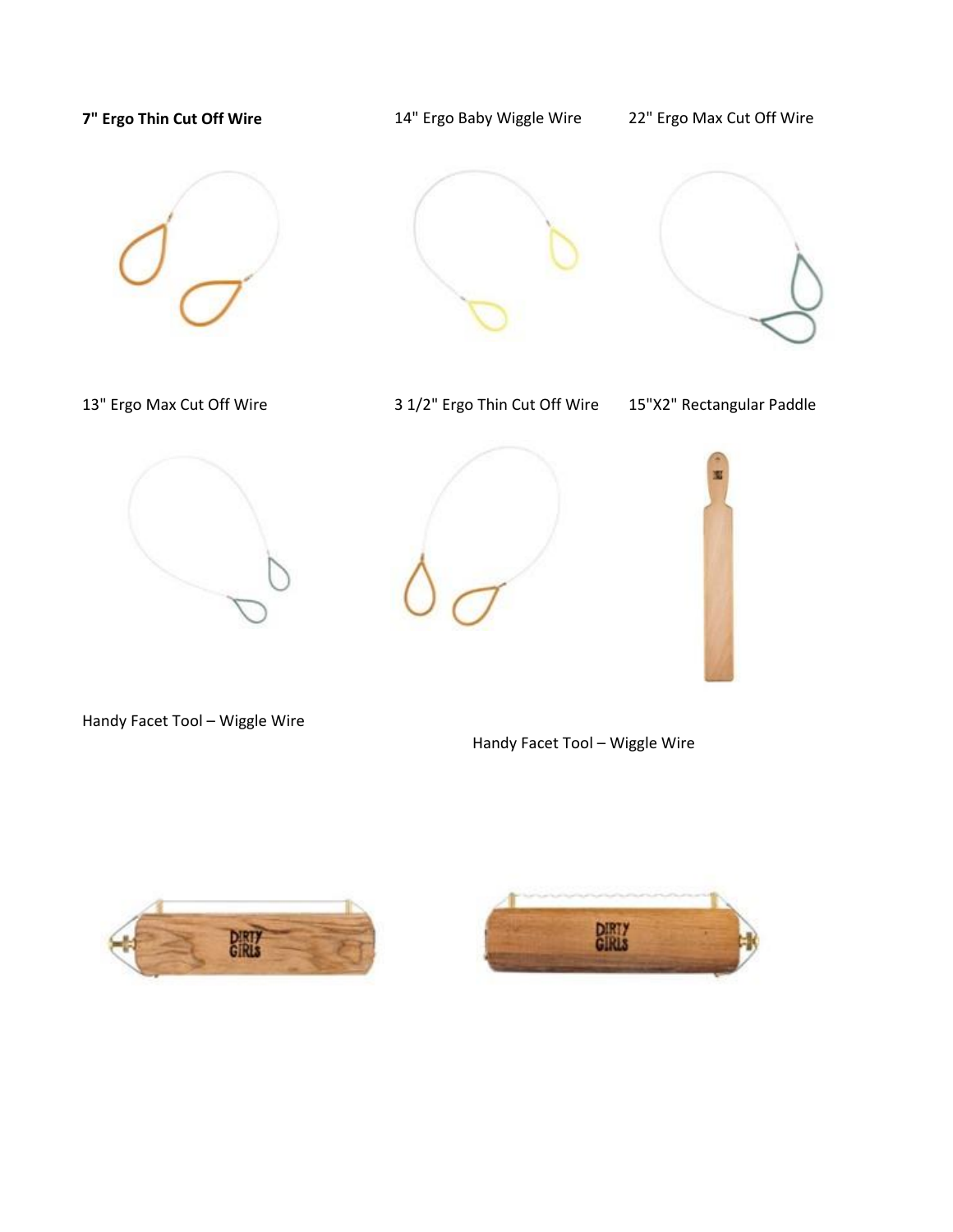

Bat Insert System-Master With 10 Round Inserts 7.5"

10"X2" Rectangular Paddle



4-Way Rib Multi-Use Rib



### Inner Eye Slab Bevel Tool





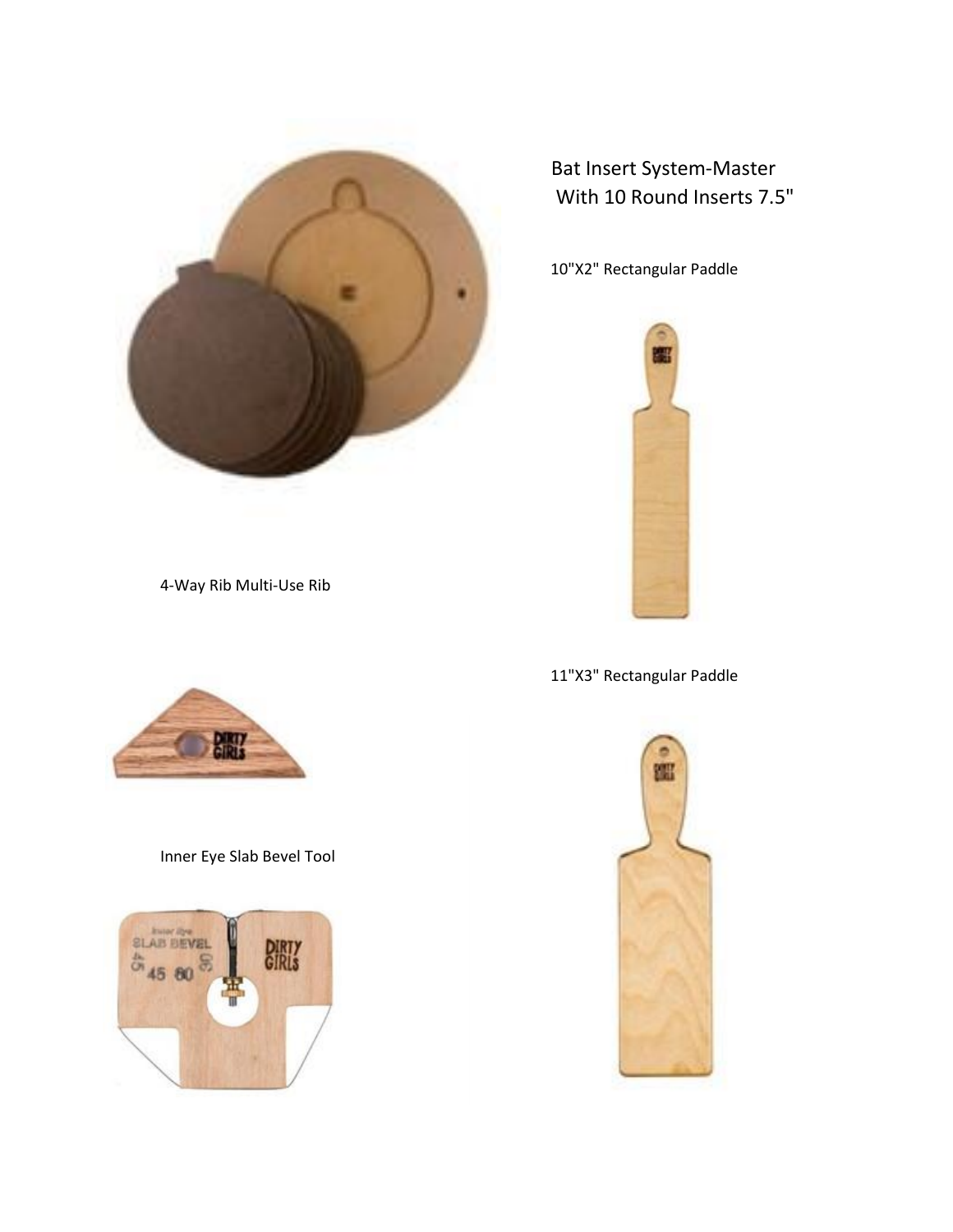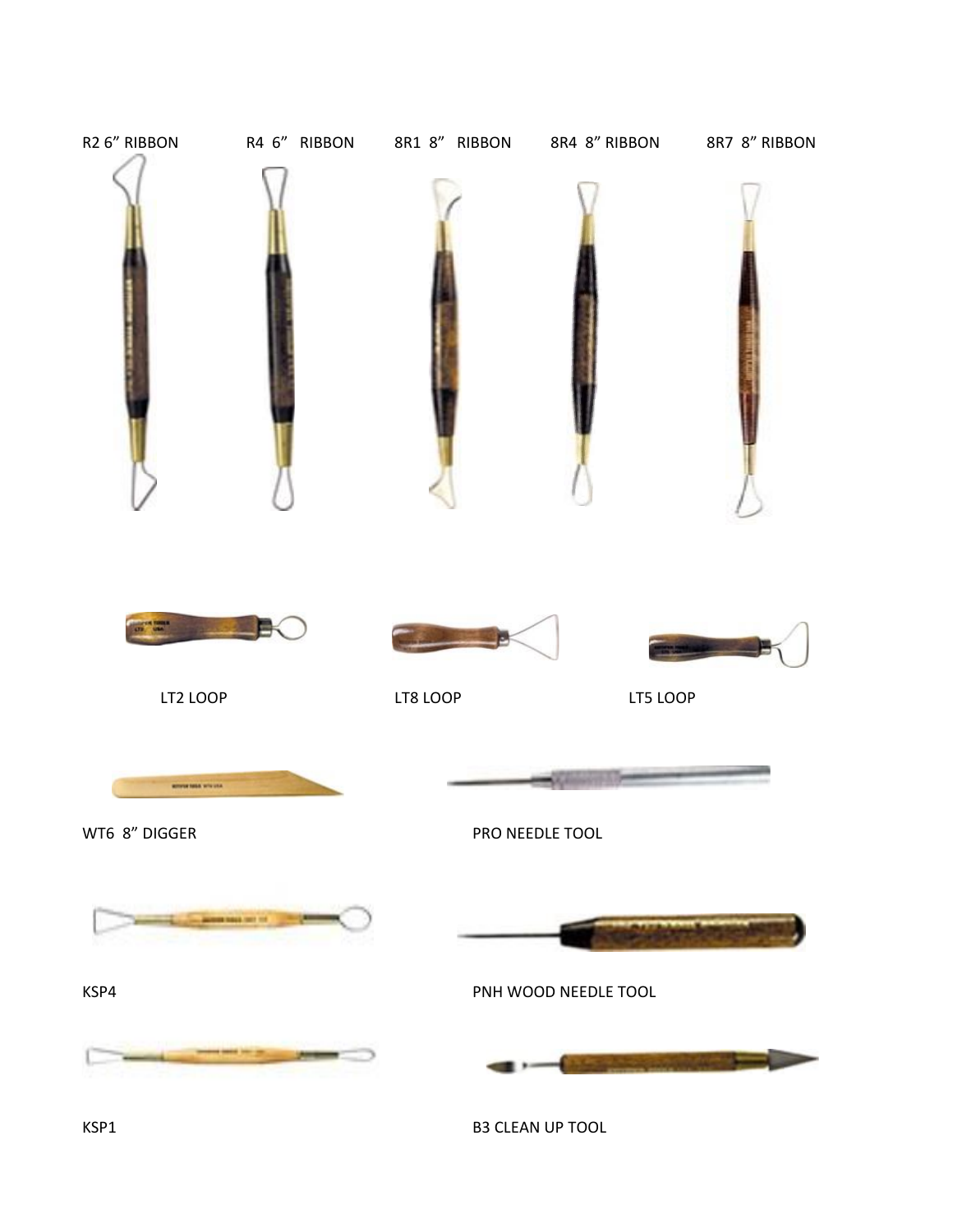









S10 SERATED

S4 SCRAPER



WT6 6 DIGGER



WS SGRAFFITO TOOL AL8" SMALL

WLS WIRE LOOP



z







AL10 MEDIUM AL12 LARGE

ALUMINUM CALIPERS

K35 WIRE

5" 6"

4"

POT LIFTERS